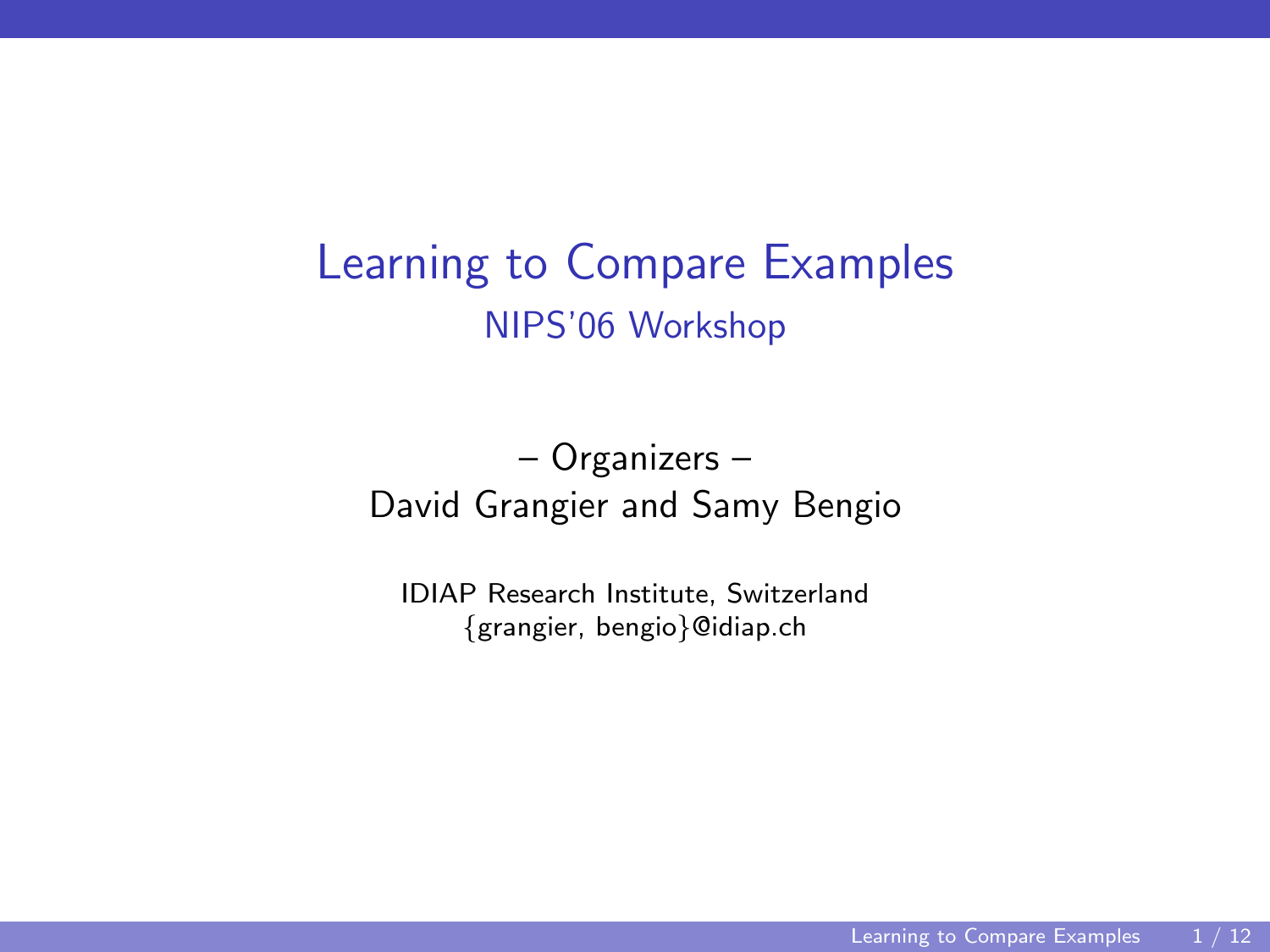#### **Outline**

Introduction

- Distances & kernels in Machine Learning
- Learning a distance/kernel from data
- Open issues in distance/kernel learning

Workshop Overview

Acknowledgments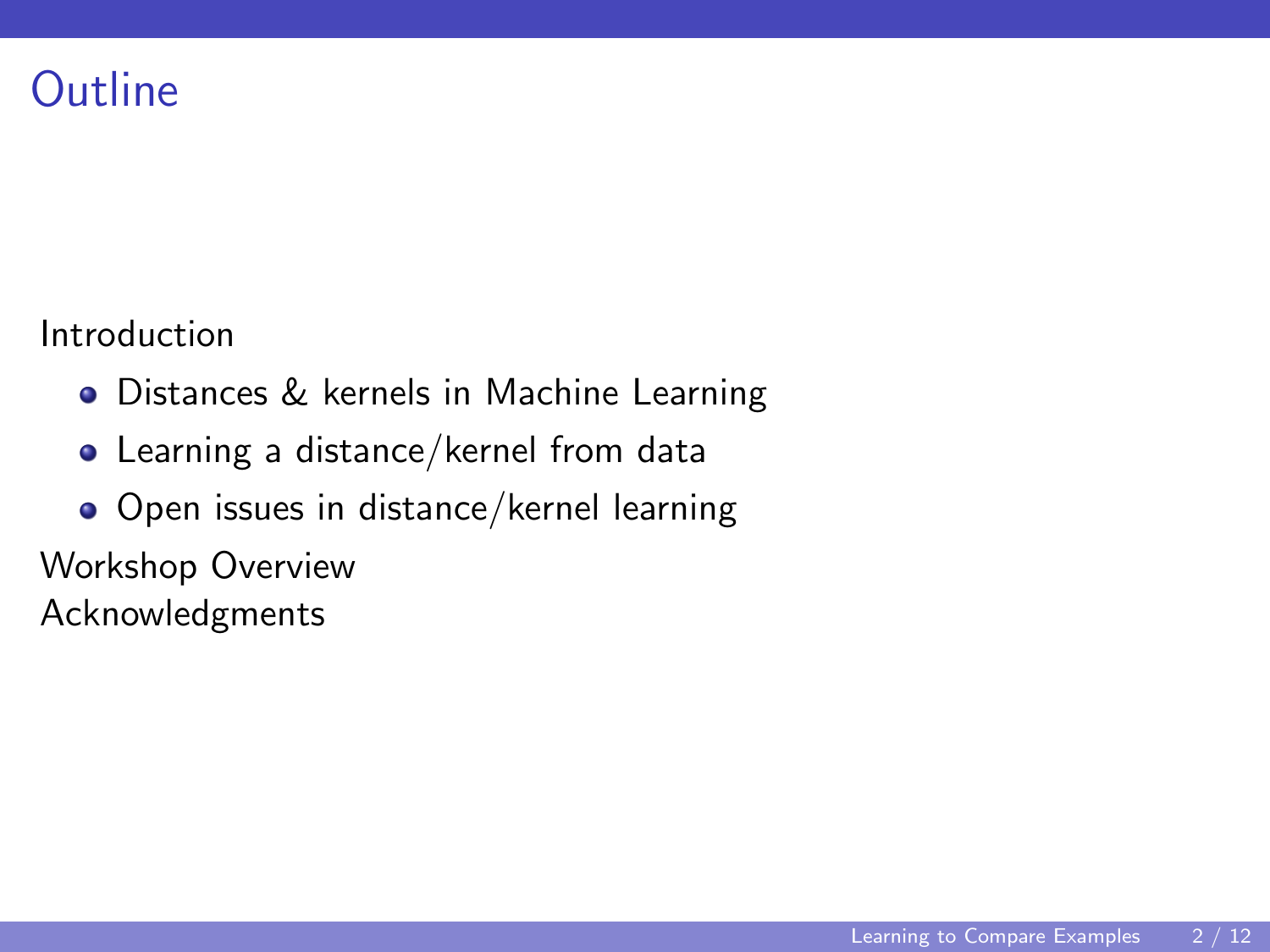## Distances & Kernels in Machine Learning

Definition

- **•** functions on example pairs, measure the proximity of examples.
- **o** distance metric:

 $d: \mathcal{X} \times \mathcal{X} \rightarrow \mathbb{R}$ .

non-negativity, identity, symmetry, triangle inequality

o kernel:

 $k : \mathcal{X} \times \mathcal{X} \rightarrow \mathbb{R}$ , symmetry, positive definiteness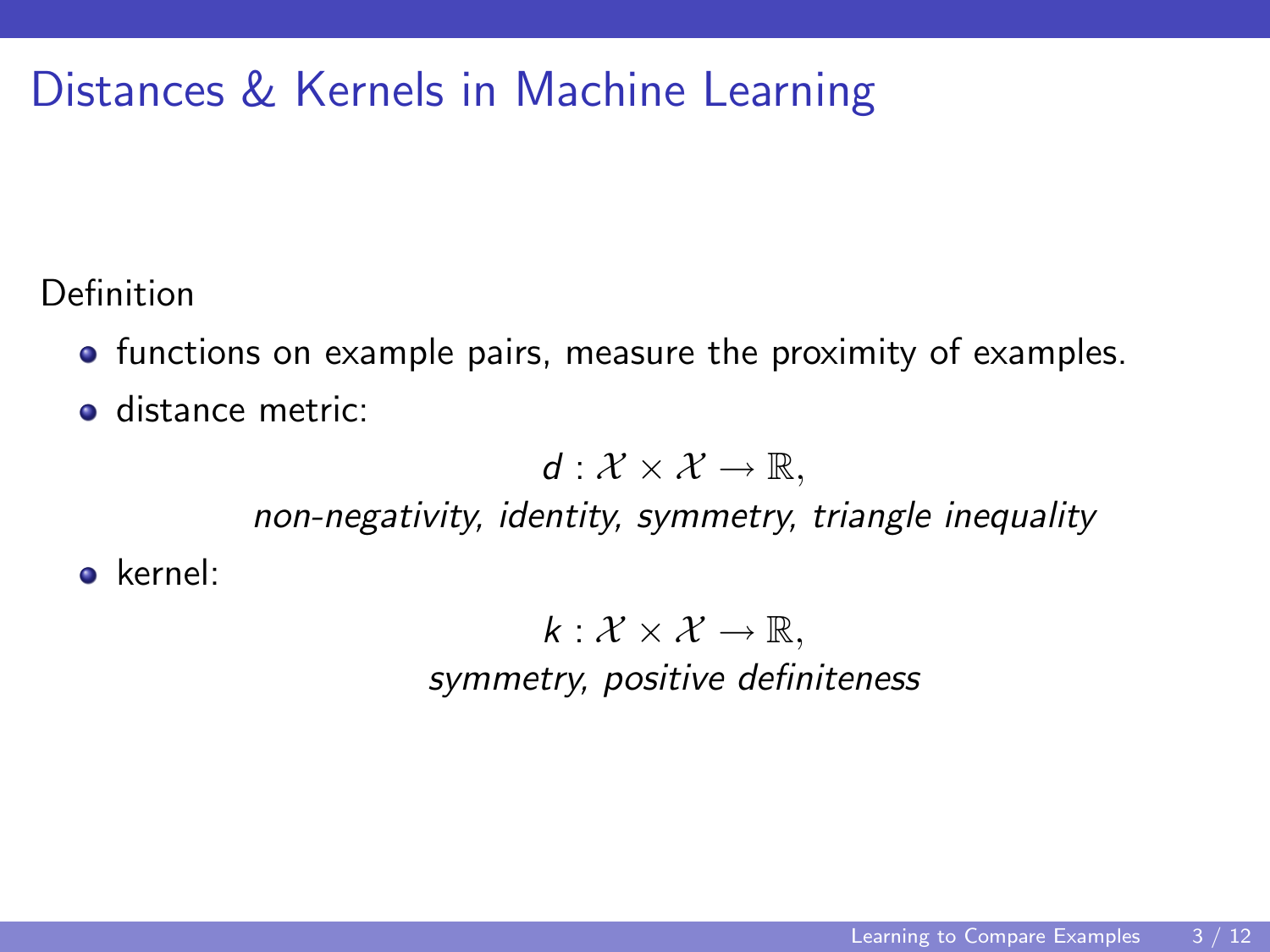### Distances & Kernels in Machine Learning

Crucial for several approaches

- **o** density estimator (e.g. Parzen windows, SV density estimation),
- clustering (e.g. k-means, spectral clustering),
- distance-based classifiers (e.g. RBF networks, k-NN classifiers),
- kernel-based classifiers (e.g.  $SVM$ )...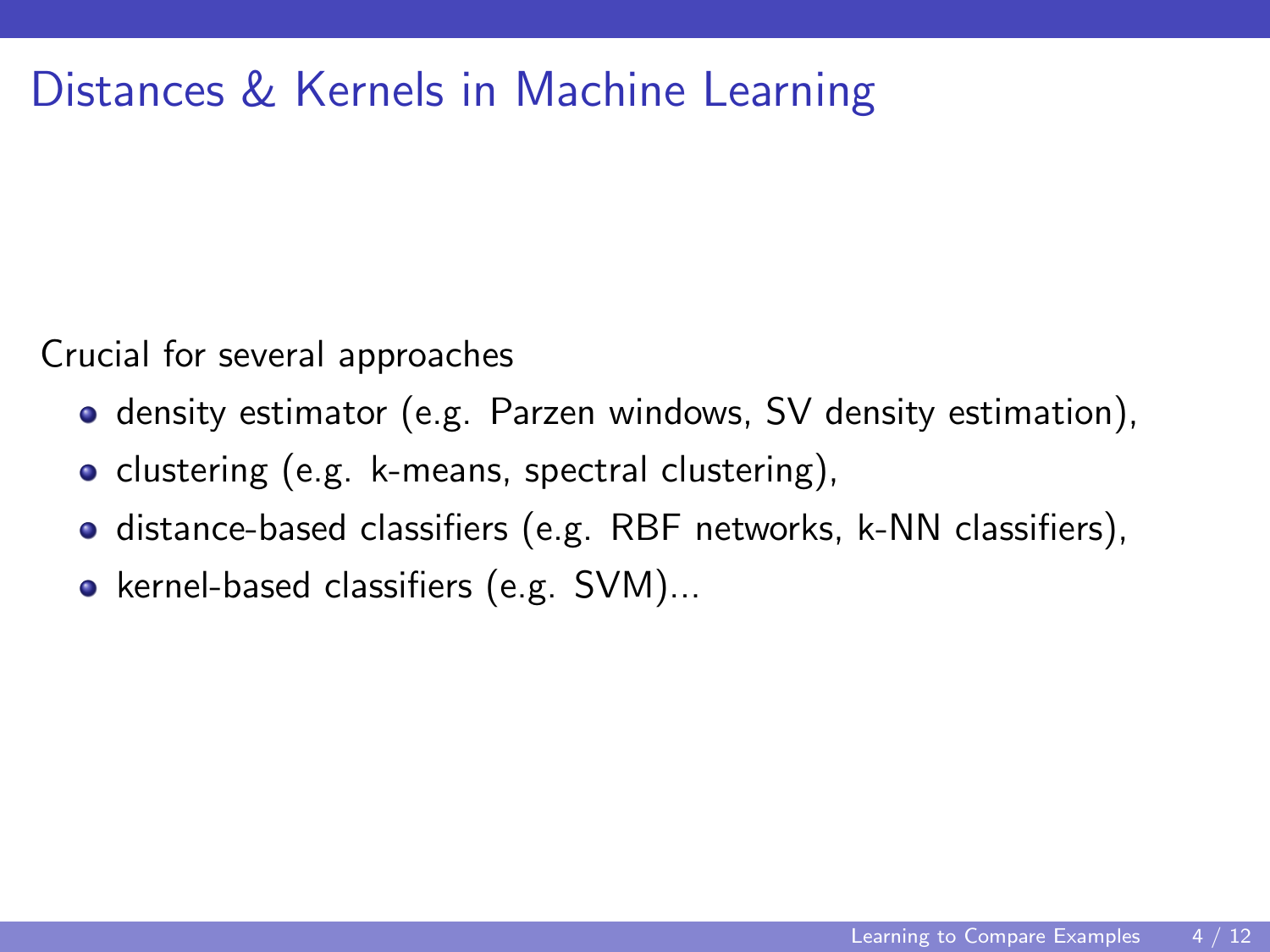# Selecting a Suitable Distance/Kernel

#### Standard procedure:

- a-priori selection
	- (e.g. Euclidean distance, linear kernel)
- **•** cross-validation within a small family of functions.
	- (e.g. selecting the degree of the polynomial kernel)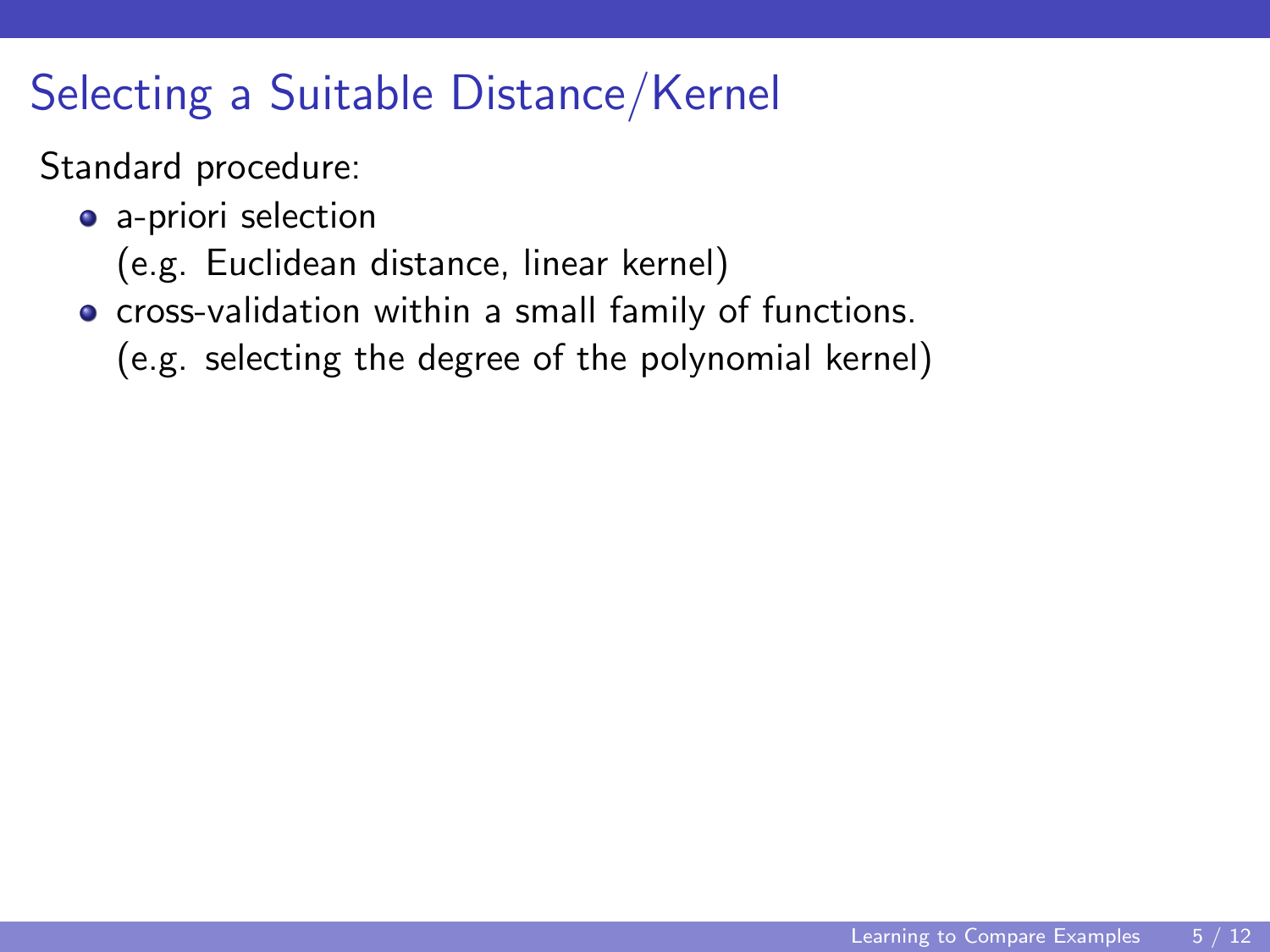# Selecting a Suitable Distance/Kernel

#### Standard procedure:

- a-priori selection
	- (e.g. Euclidean distance, linear kernel)
- **•** cross-validation within a small family of functions.
	- (e.g. selecting the degree of the polynomial kernel)

Not always effective:

e.g. Euclidean distance or RBF kernel on USPS,

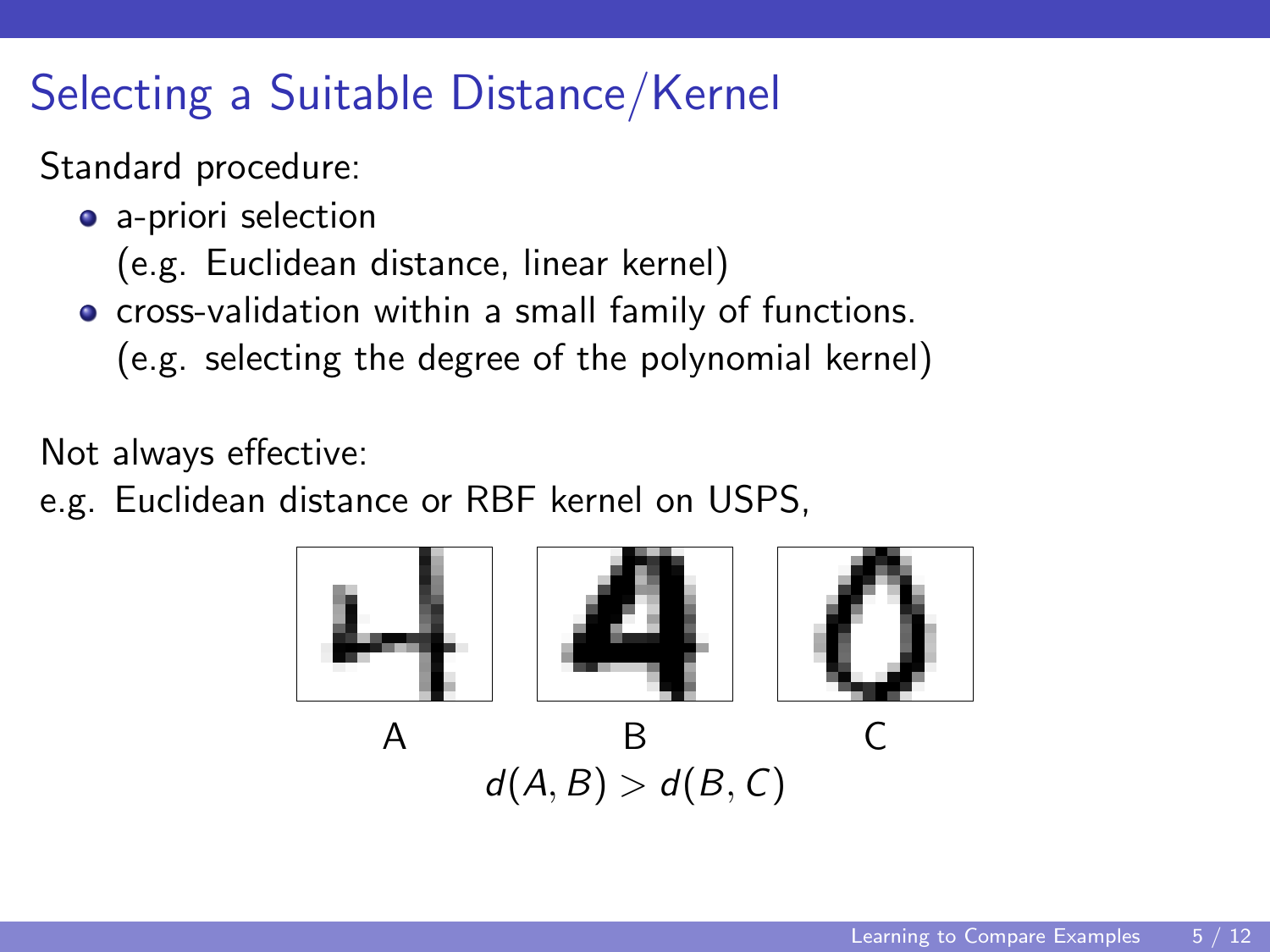# Selecting a Suitable Distance/Kernel

#### Standard procedure:

- a-priori selection
	- (e.g. Euclidean distance, linear kernel)
- **•** cross-validation within a small family of functions.
	- (e.g. selecting the degree of the polynomial kernel)

Not always effective:

e.g. Euclidean distance or RBF kernel on USPS,



Better alternative ? Learn the distance/kernel function from data !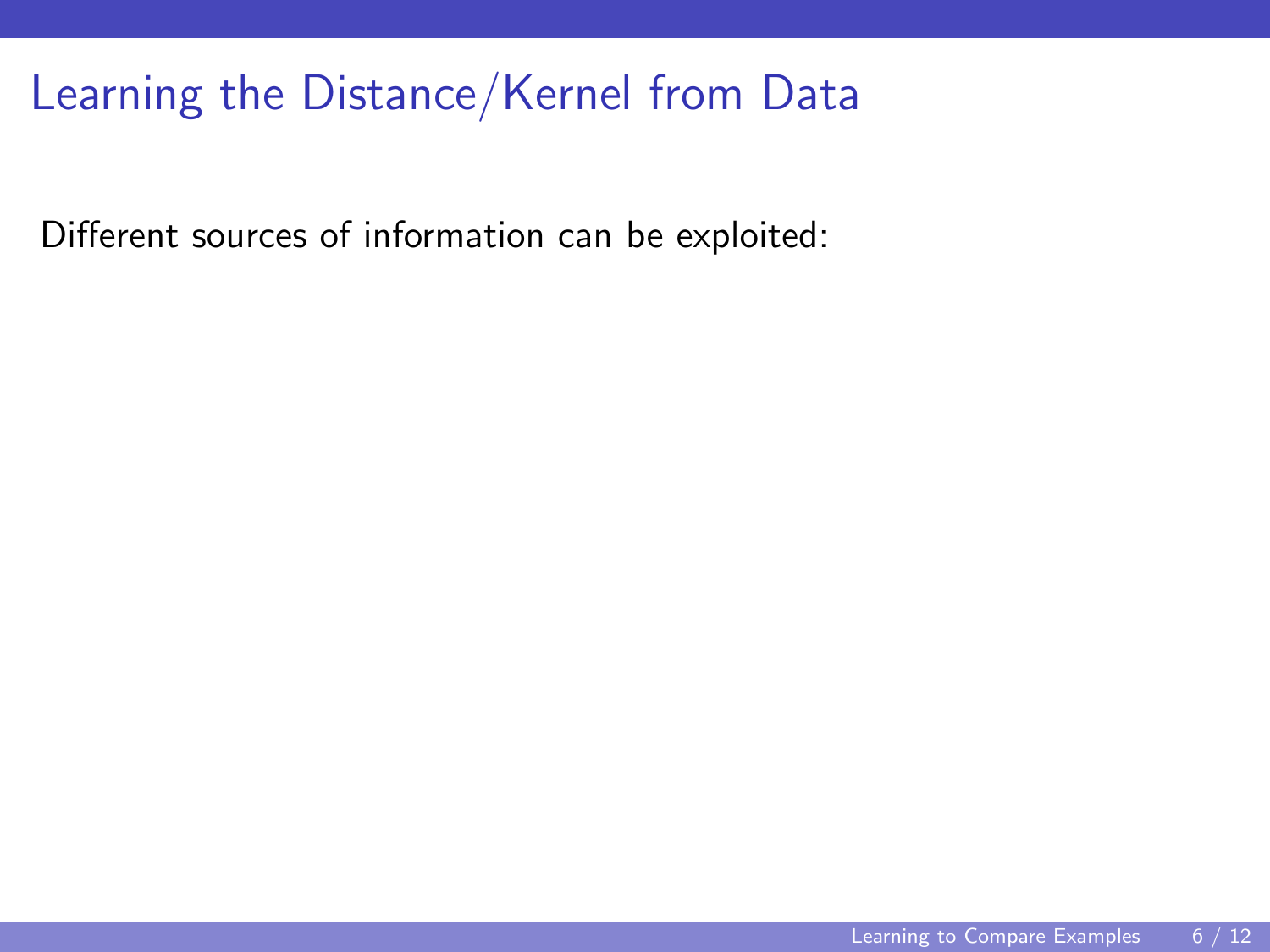Different sources of information can be exploited:

#### labeled data

e.g. find the distance metric which optimizes the performance of a k-NN classifier [Weinberger, Blitzer and Saul, NIPS'05]

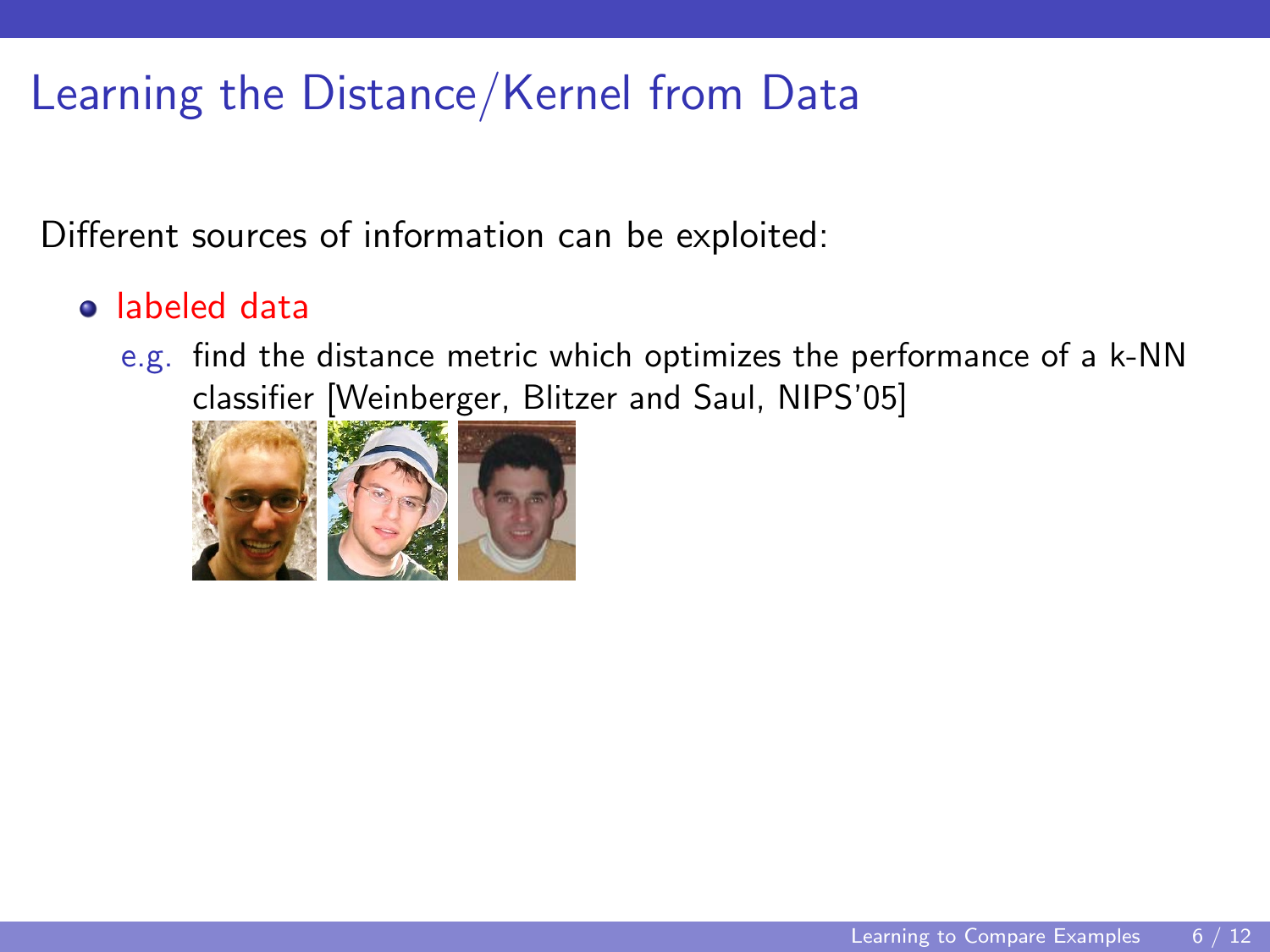- labeled data
- **o** invariance properties
	- e.g. in face verification, 'picture of A with flash' should be close to 'picture of A without flash' [Chopra, Hadsell and LeCun, CVPR'05]

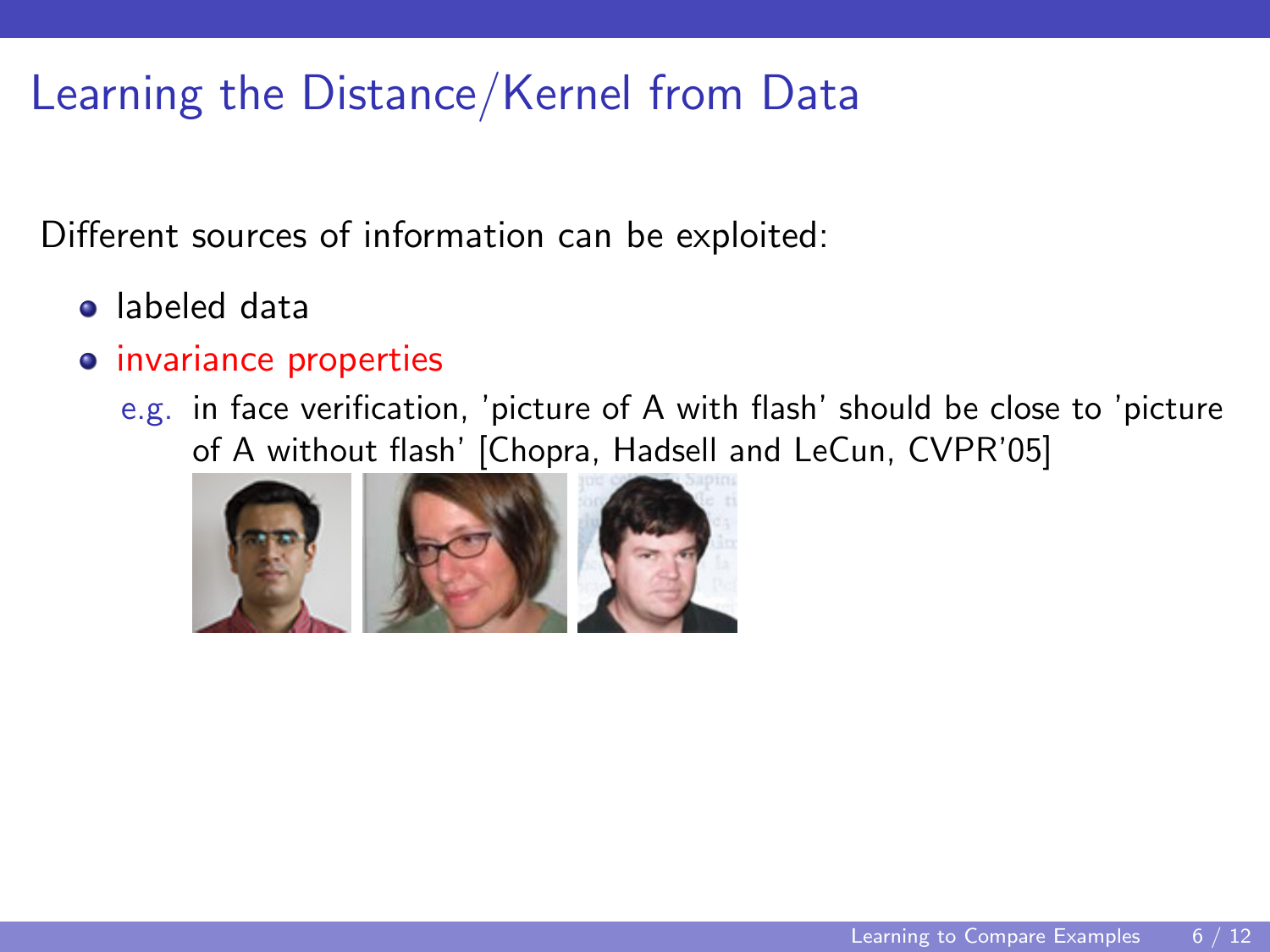- labeled data
- **•** invariance properties
- proximity information
	- e.g. in text retrieval, this query Q is closer to the relevant document A than to an unrelated document B [Joachims, KDD'02]

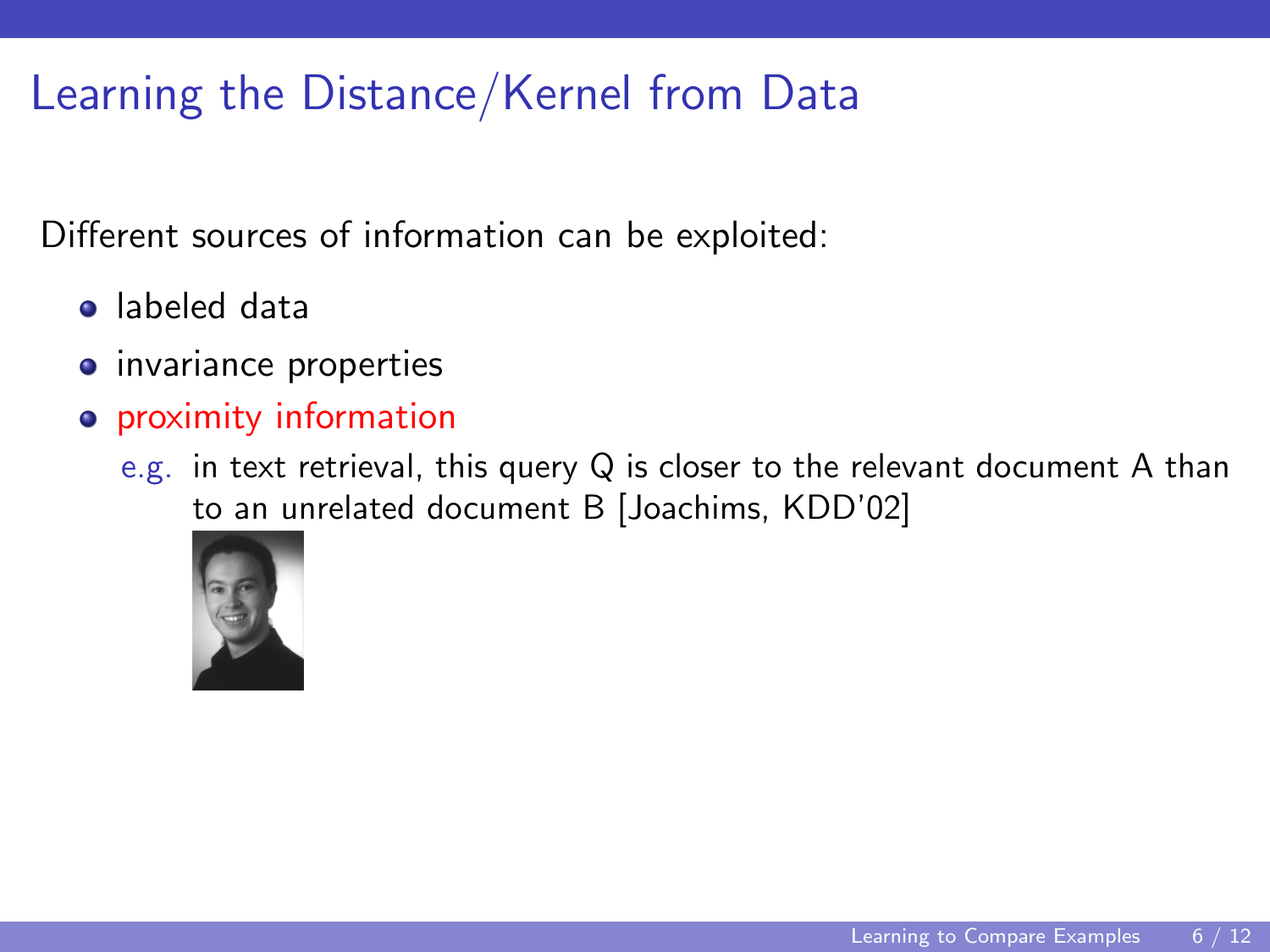- labeled data
- **o** invariance properties
- **•** proximity information
- data labeled for another task
	- e.g. in computer vision, learning that object A is far from object B can help to discriminate between objects C and D. [Fleuret and Blanchard, NIPS'05]

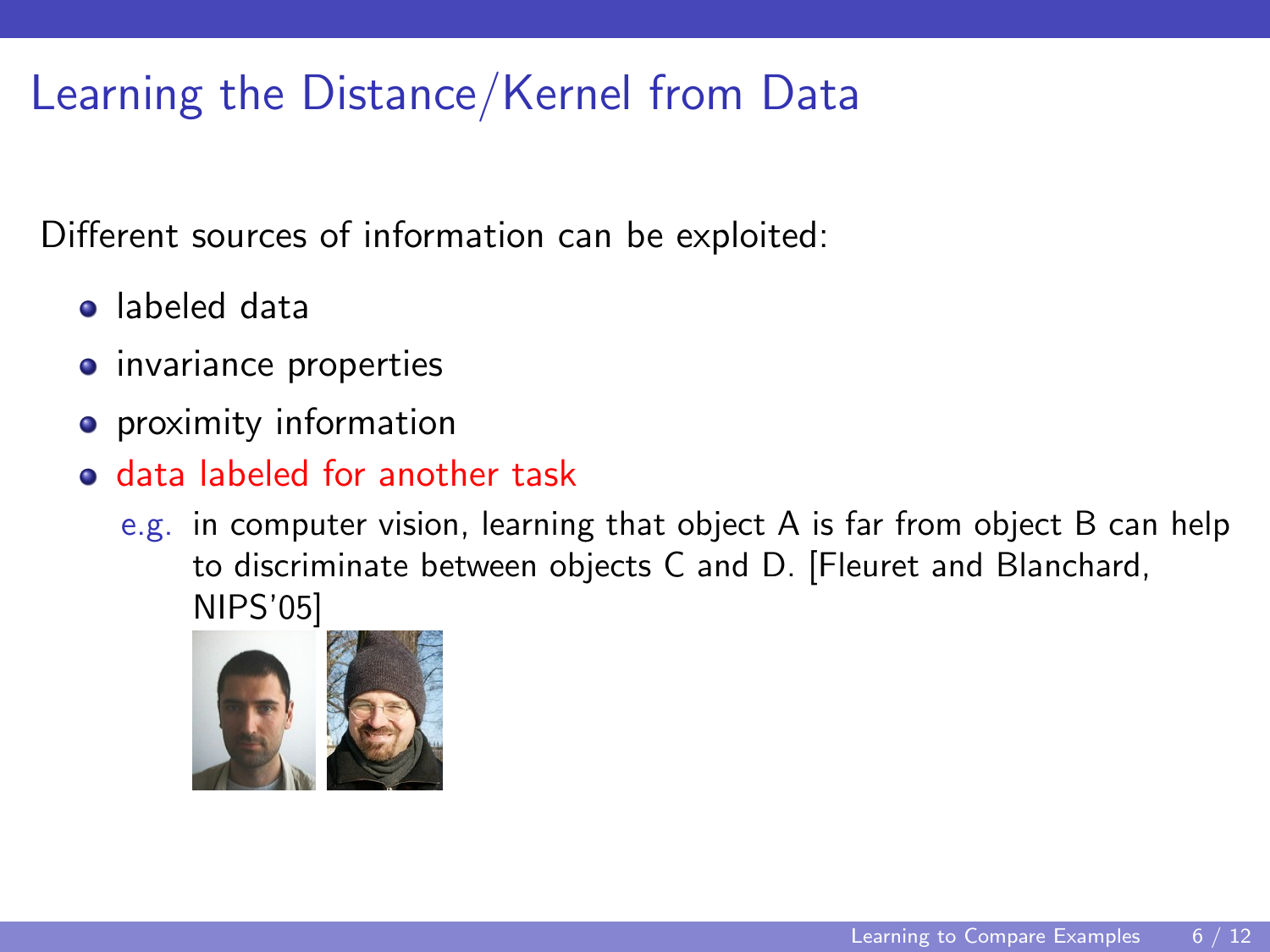- labeled data
- **o** invariance properties
- **•** proximity information
- data labeled for another task
- unlabeled data
	- e.g. according to the cluster assumption, distance should be greater when crossing low density region. [Chapelle and Zien, AIStat'05]

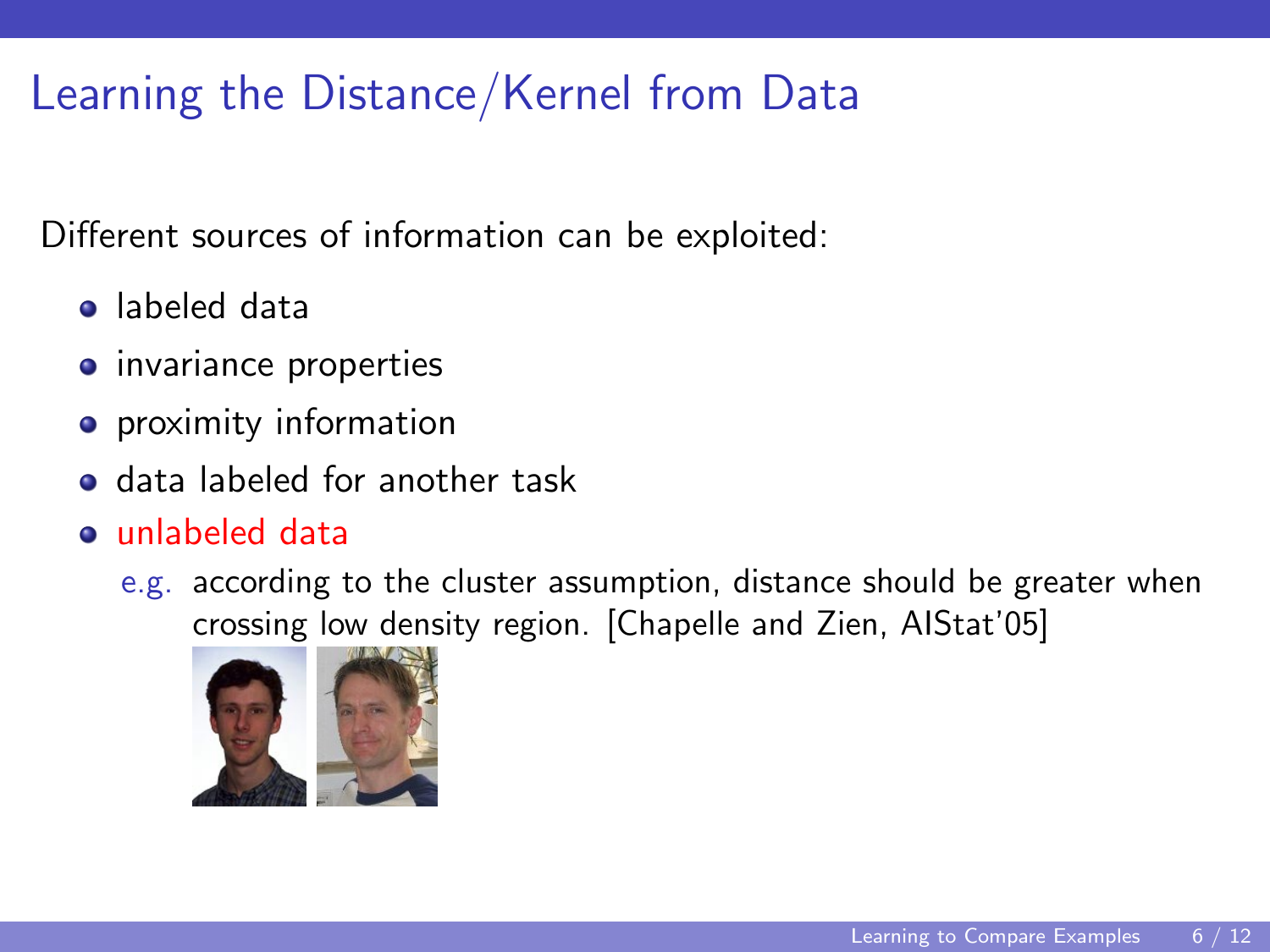- labeled data
- **•** invariance properties
- **•** proximity information
- **o** data labeled for another task
- unlabeled data
- etc.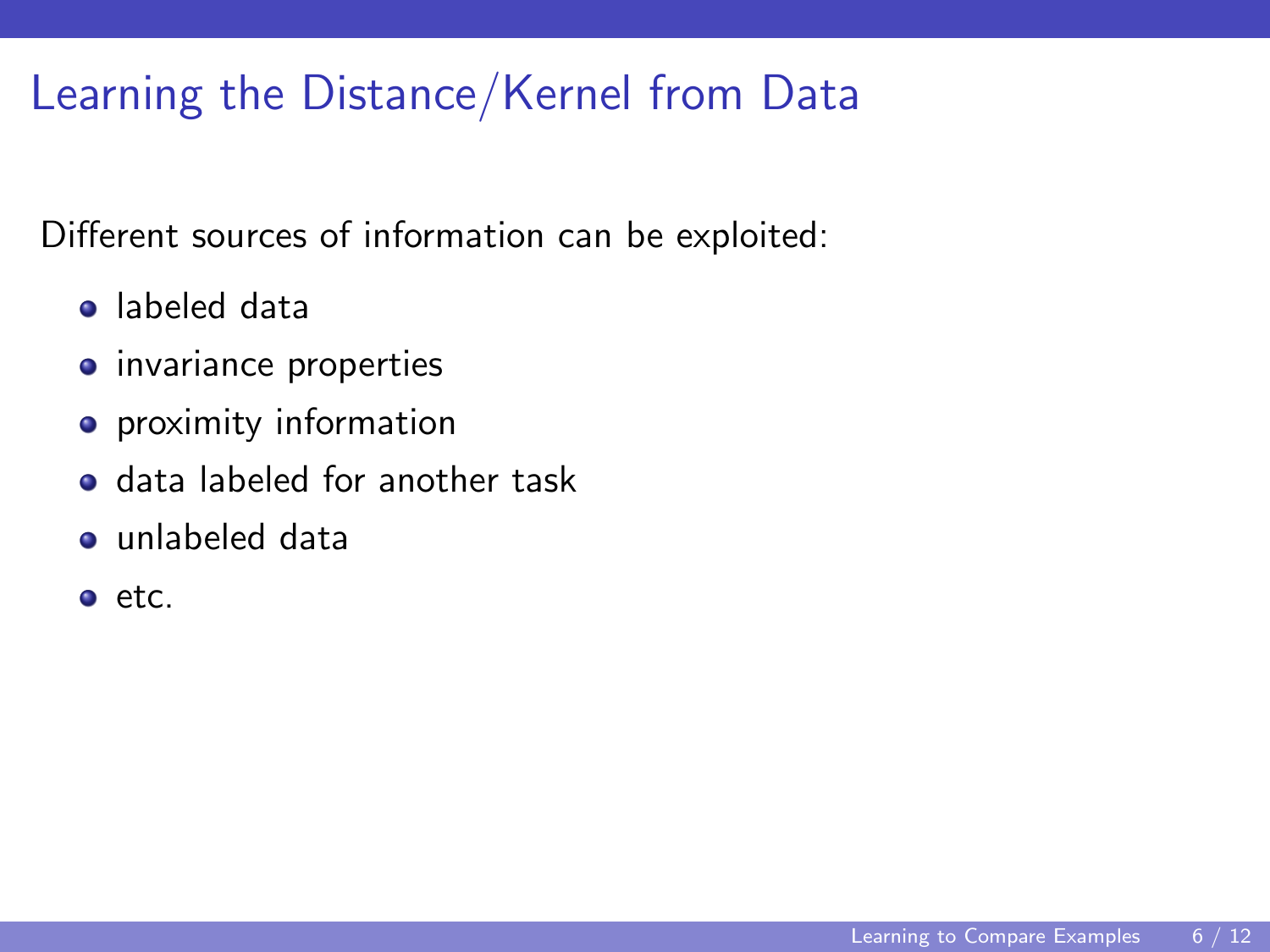Different formalizations of the problem,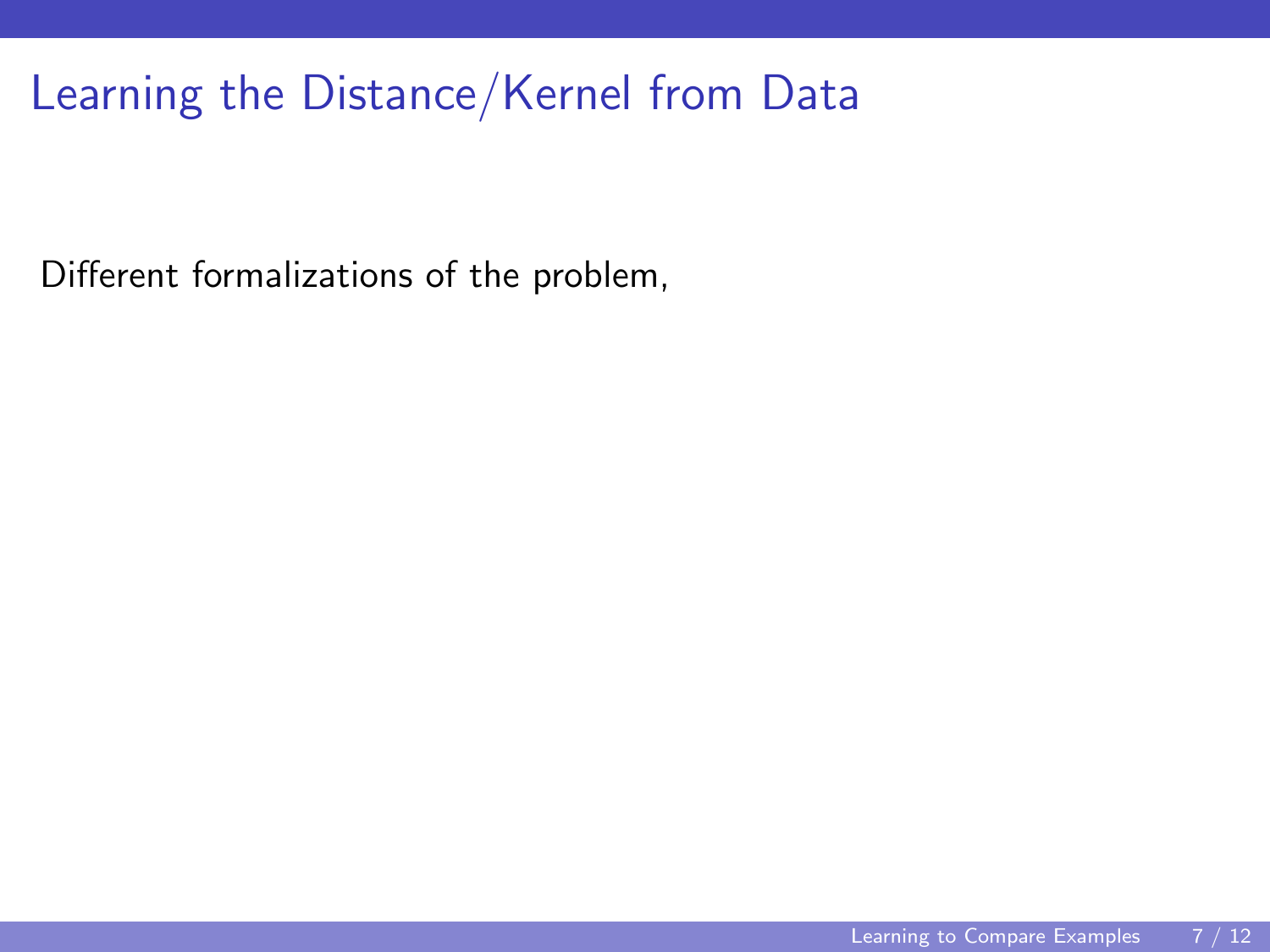Different formalizations of the problem,

margin maximization for SVM or k-NN

Training set labeled examples.

Learning Objective minimize a lower bound of generalization error of the final classifier. e.g. [Lanckriet et al., JMLR'04]

[Weinberger, Blitzer and Saul, NIPS'05]

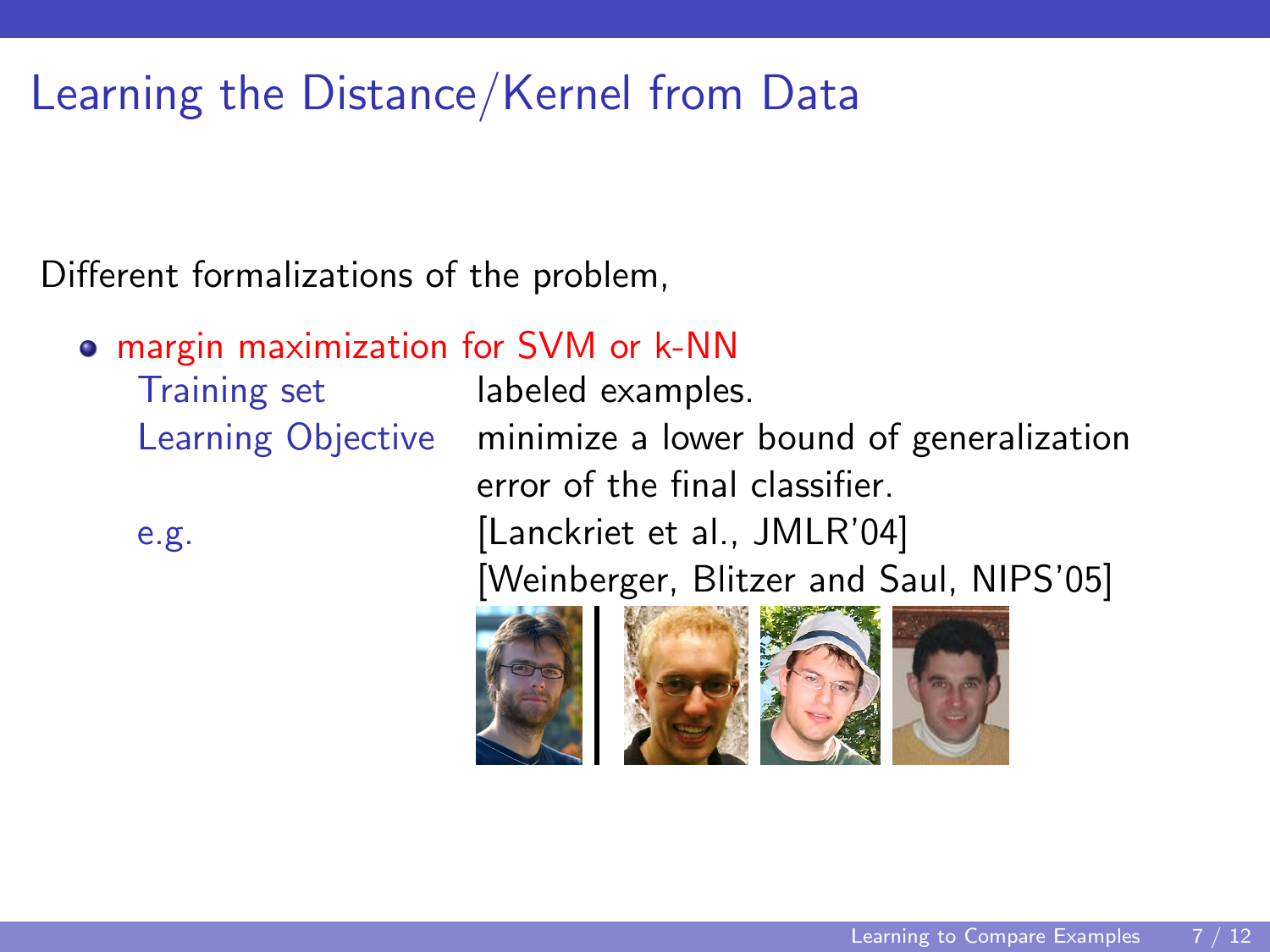Different formalizations of the problem,

- margin maximization for SVM or k-NN
- **o** classification of pairs

Training set similar and dissimilar pairs. Learning objective for any new pair  $(x, x')$ ,  $d(x, x') = \begin{cases} 0 & \text{if the pair is similar} \\ -\log x & \text{if the pair is discim?} \end{cases}$  $+\infty$  if the pair is dissimilar. e.g. [Xing et al., NIPS'03]

[Chopra, Hadsell and LeCun, CVPR'05]





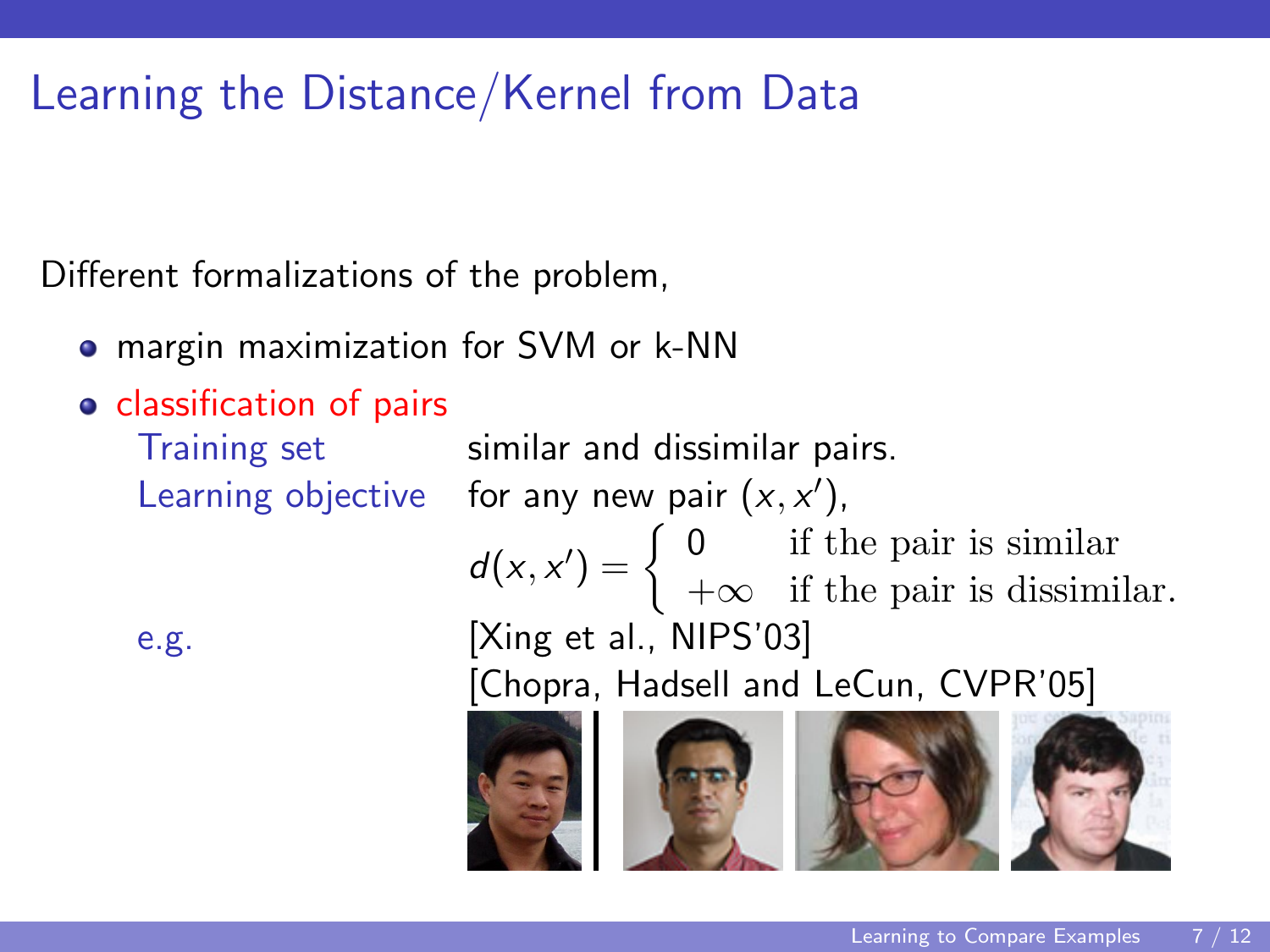Different formalizations of the problem,

- margin maximization for SVM or k-NN
- **o** classification of pairs
- **•** proximity constraints

Training set **proximity constraints**  $a$  is closer to  $b$  than  $c'$ . Learning objective for any new constraint  $(a, b, c)$ ,  $d(a, b) < d(b, c)$ e.g. [Joachims, KDD'02] [Burges et al., ICML'05]

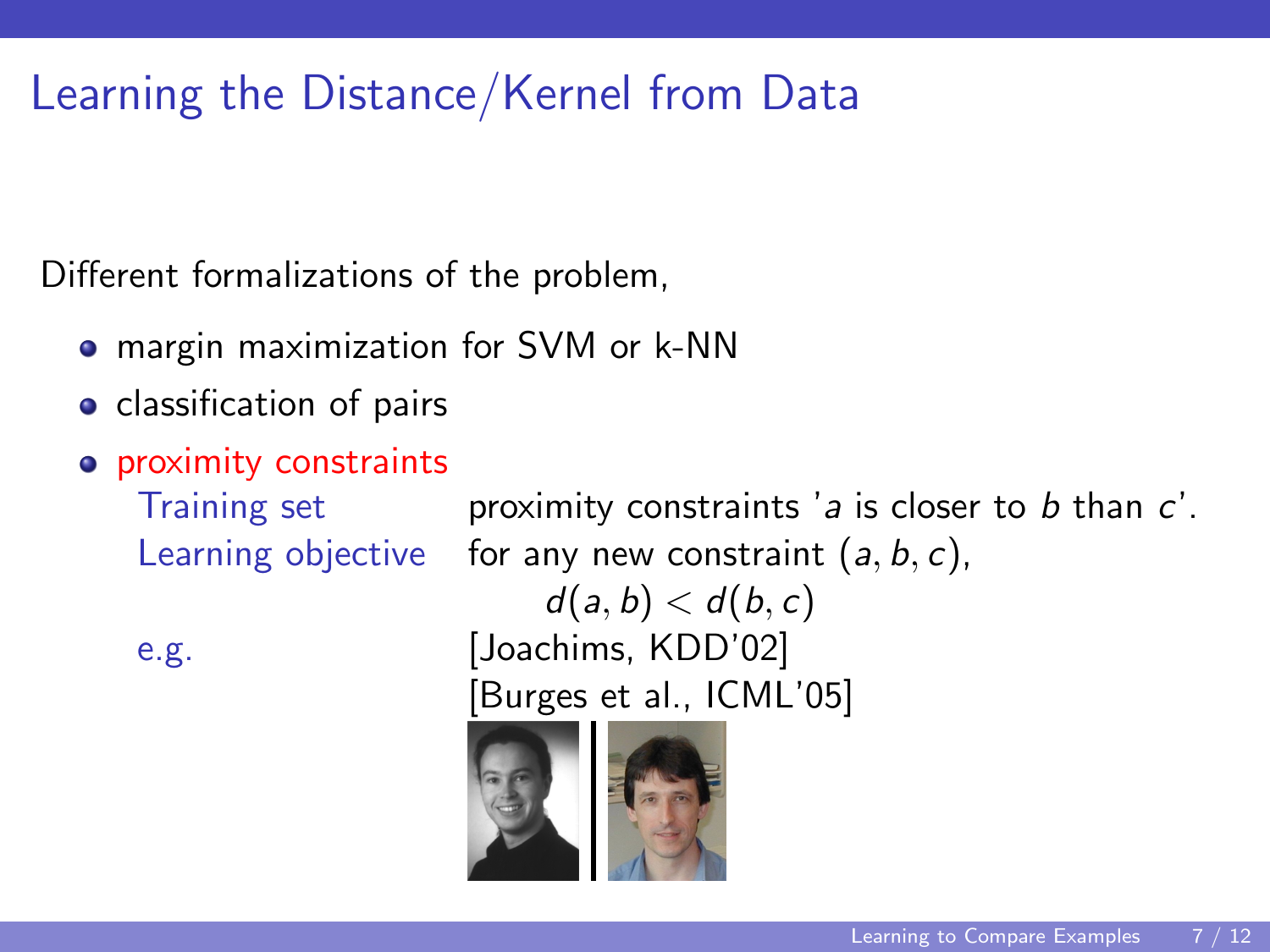Different formalizations of the problem,

- margin maximization for SVM or k-NN
- **o** classification of pairs
- **o** proximity constraints
- density-based approaches

e.g. [Lebanon, UAI'03]

Training set unlabeled examples Learning objective shorter distance across densely populated areas [Chapelle and Zien, AIStat'05]



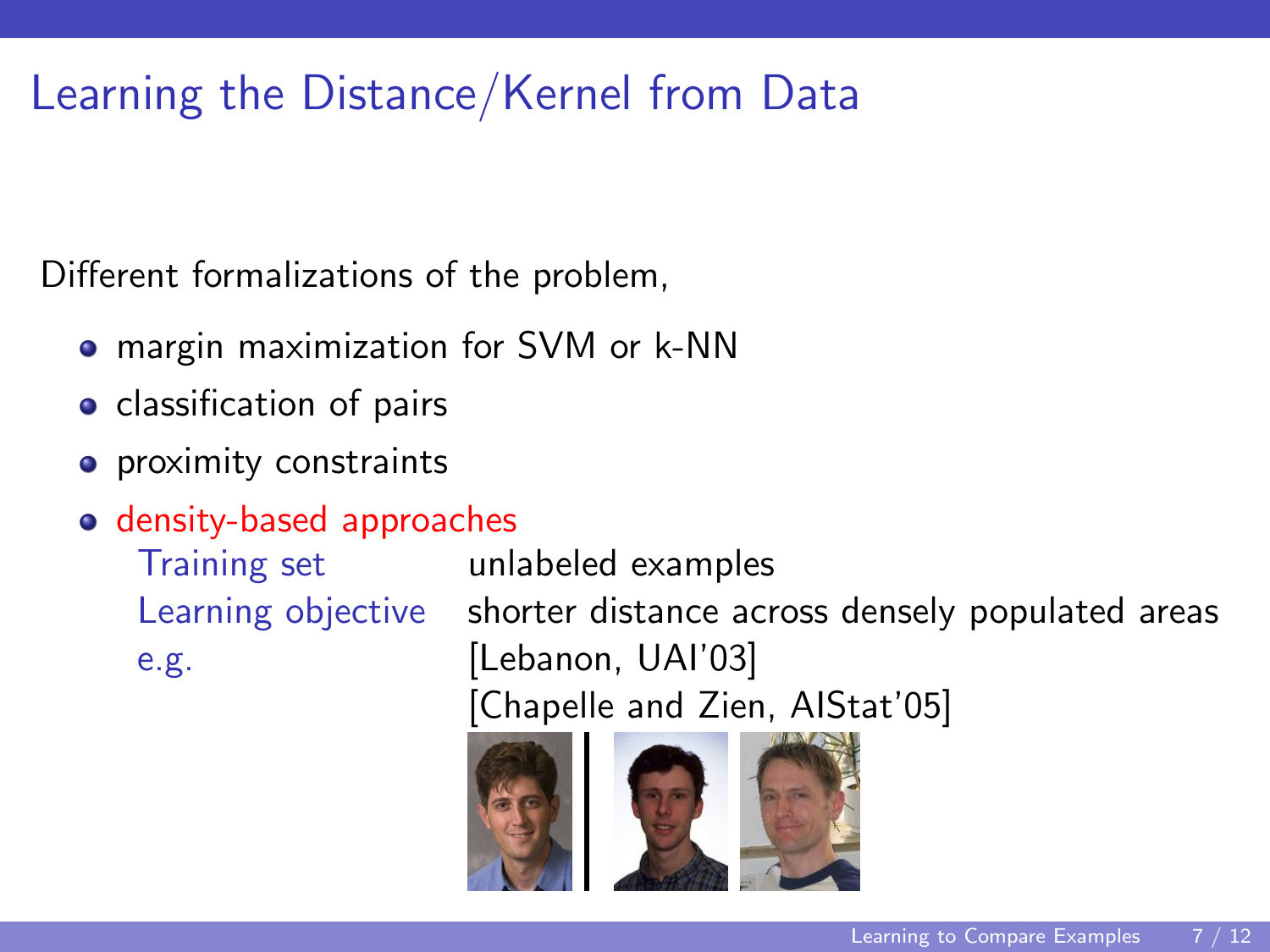Different formalizations of the problem,

- margin maximization for SVM or k-NN
- classification of pairs
- **o** proximity constraints
- **o** density-based approaches
- $e$  etc.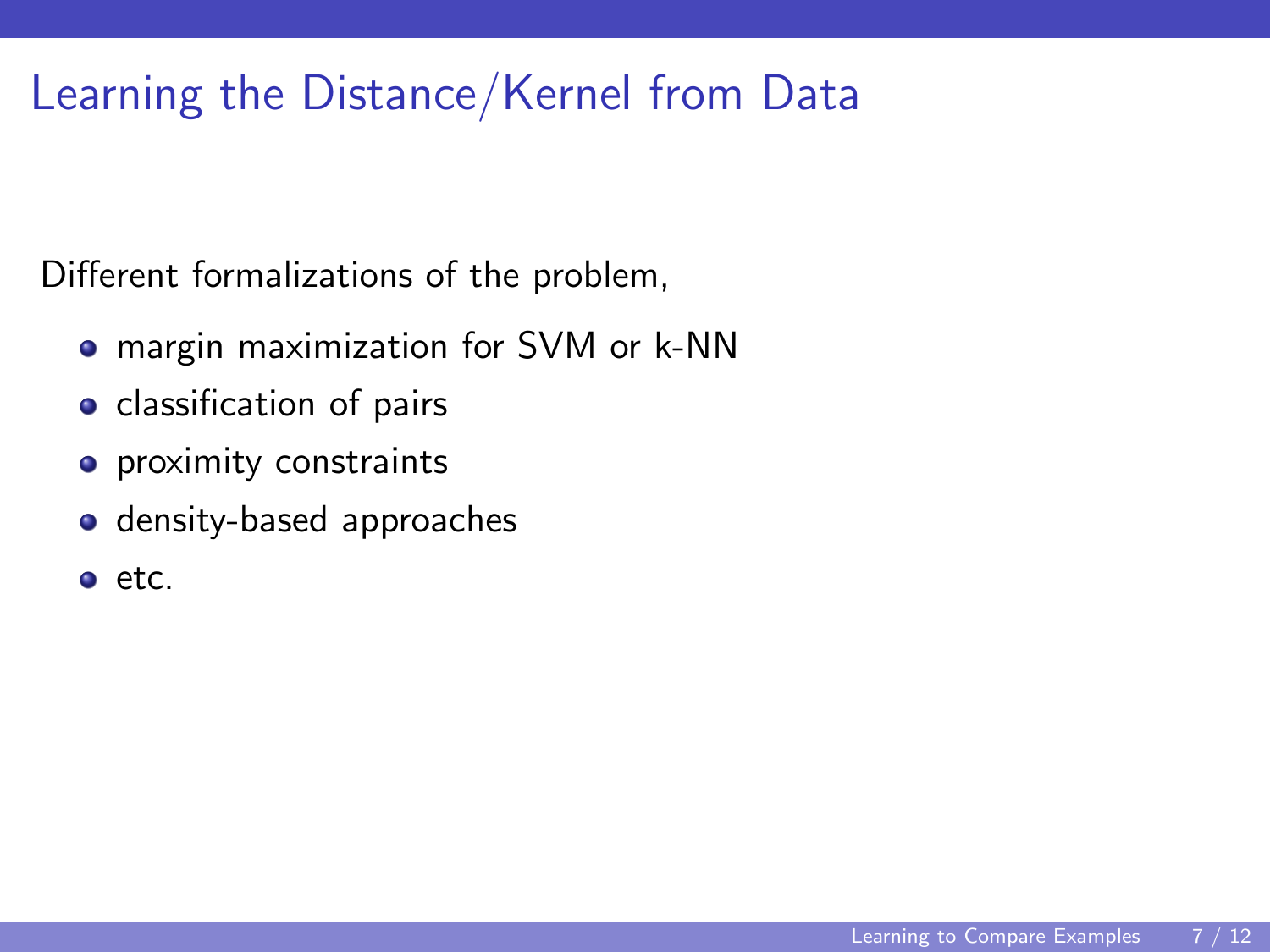## Open issues in Learning to Compare Examples

#### **e** Parameterization

Mainly, Mahalanobis distance,  $d(x, y)^2 = (x - y)^T A^T A (x - y)$ , or linear combination of kernels,  $k(x, y) = \sum_i \lambda_i k_i(x, y)$ .

**•** Regularization:

What should be the regularizer for a kernel, a metric ?

**•** Efficiency:

Most approaches working on example pairs are expensive to train.

- **•** Multi-objective learning: How to jointly learn
	- a kernel relying on proximity data or data labeled for another task,
	- a kernel-based classifier relying on labeled data?
- etc.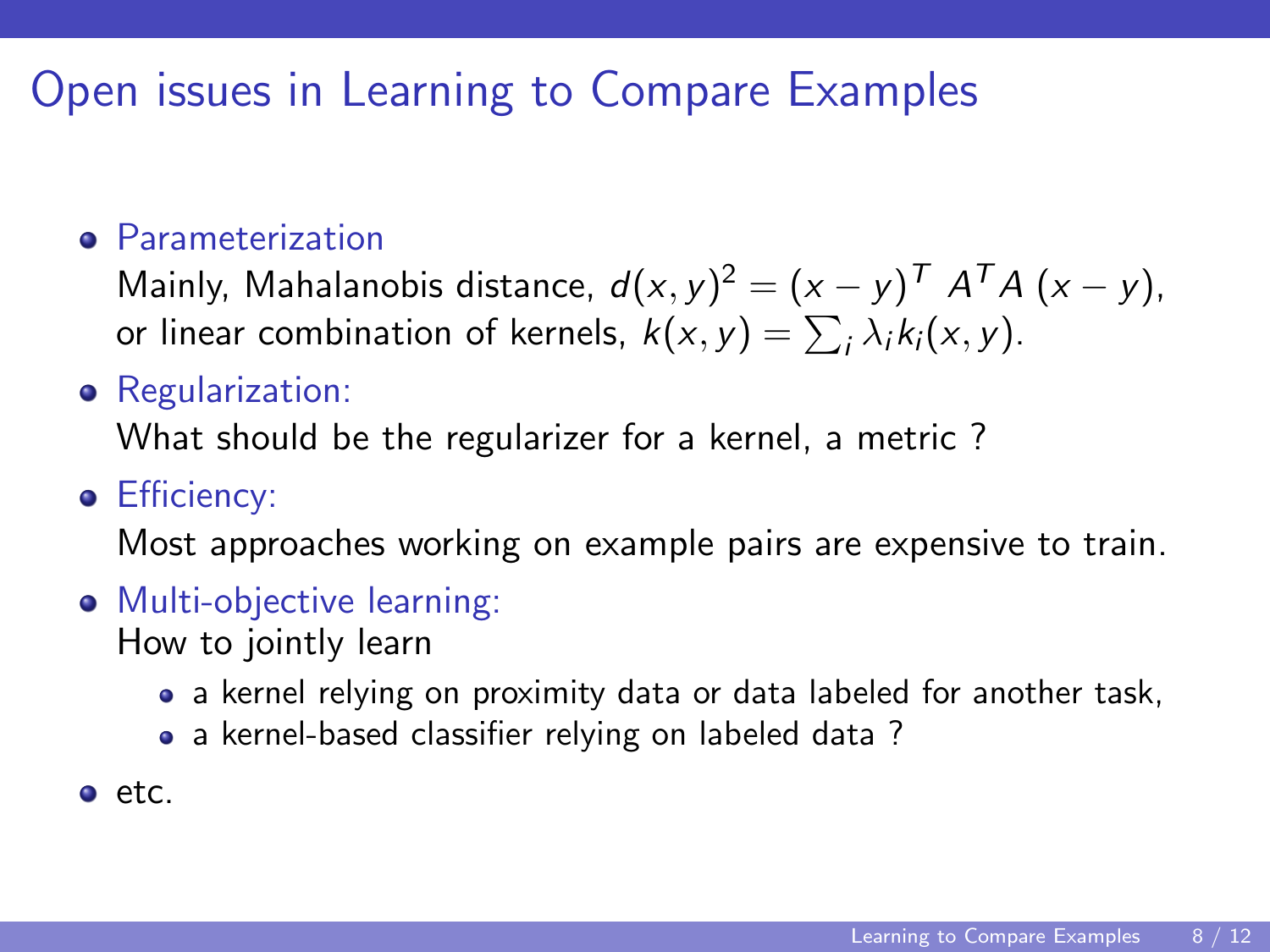## Workshop Overview

An application-oriented morning session:

**•** invited talk by Yann LeCun,

Learning Similarity Metrics with Invariance Properties,

- 3 contributed talks, mainly on computer vision,
- followed by a discussion on

Applications of Learning to Compare Examples.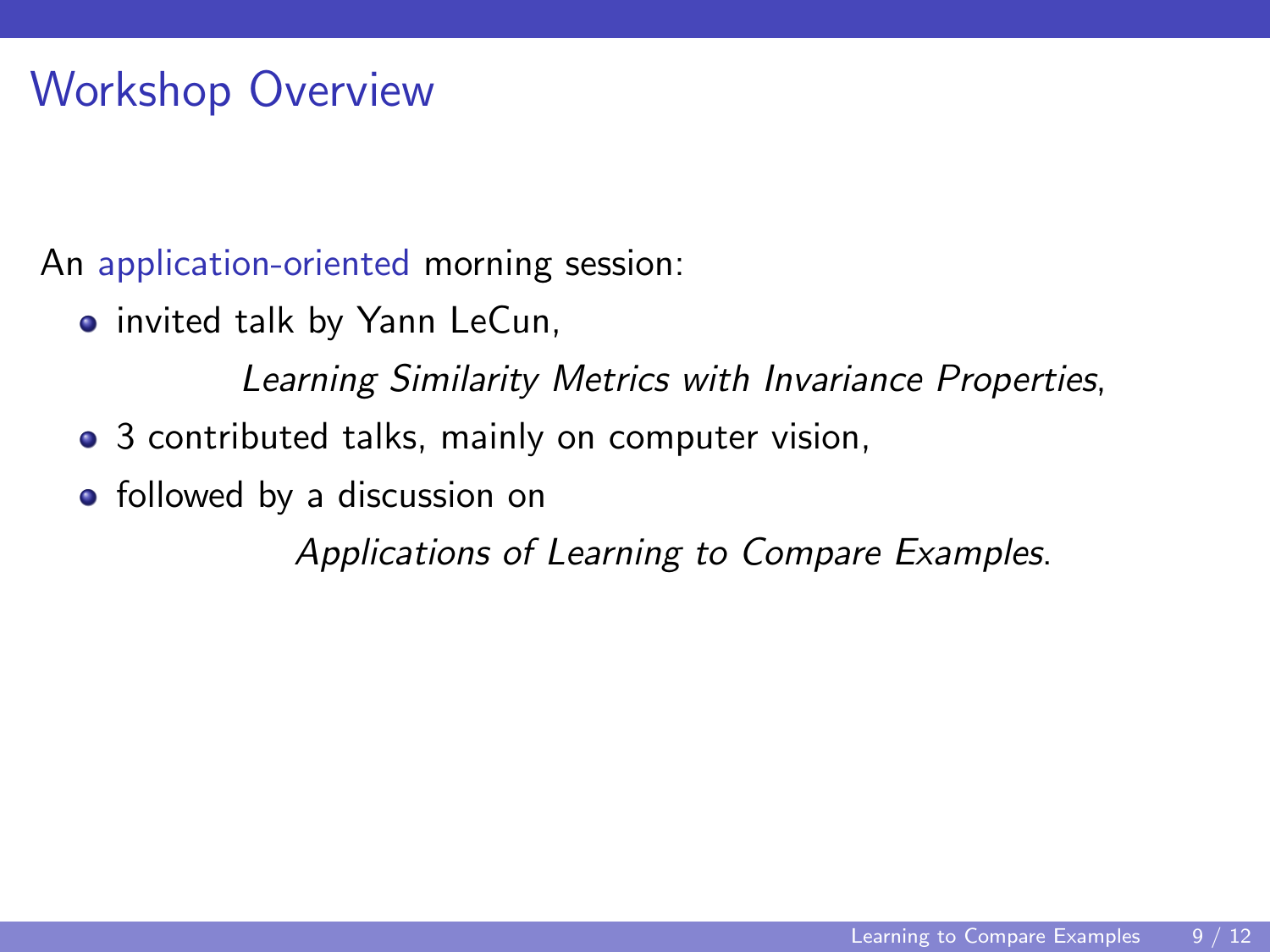# Workshop Overview

A more theoretic afternoon session:

**•** invited talk by Sam Roweis,

Neighborhood Components Analysis & Metric Learning,

- 4 contributed talks, mainly on distance metric learning,
- followed by a discussion on

Kernel & Distance Learning.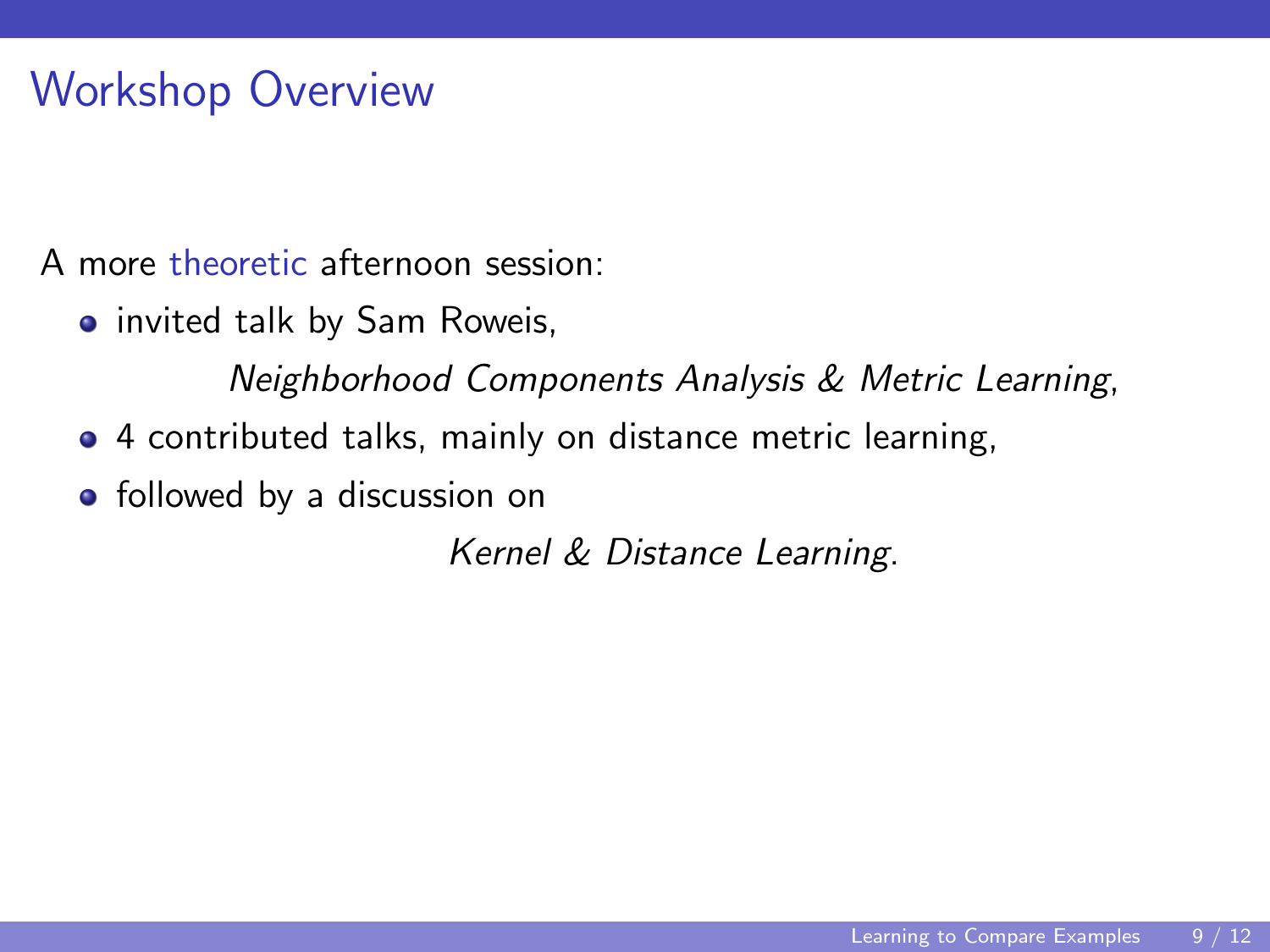### Workshop Overview

Note on Contributed Talks:

#### The program committee

- **Samy Bengio, IDIAP Research Institute**
- $\bullet$ Gilles Blanchard, Fraunhofer FIRST
- **O** Chris Burges, Microsoft Research
- Francois Fleuret, EPFL  $\bullet$
- David Grangier, IDIAP Research Institute  $\bullet$
- **O** Thomas Hofmann, Google Switzerland
- **Guy Lebanon, Purdue University**
- **Thorsten Joachims, Cornell University**
- **•** Yoram Singer, The Hebrew University
- Alex Smola, National ICT Australia

reviewed 14 papers out of which 7 were accepted.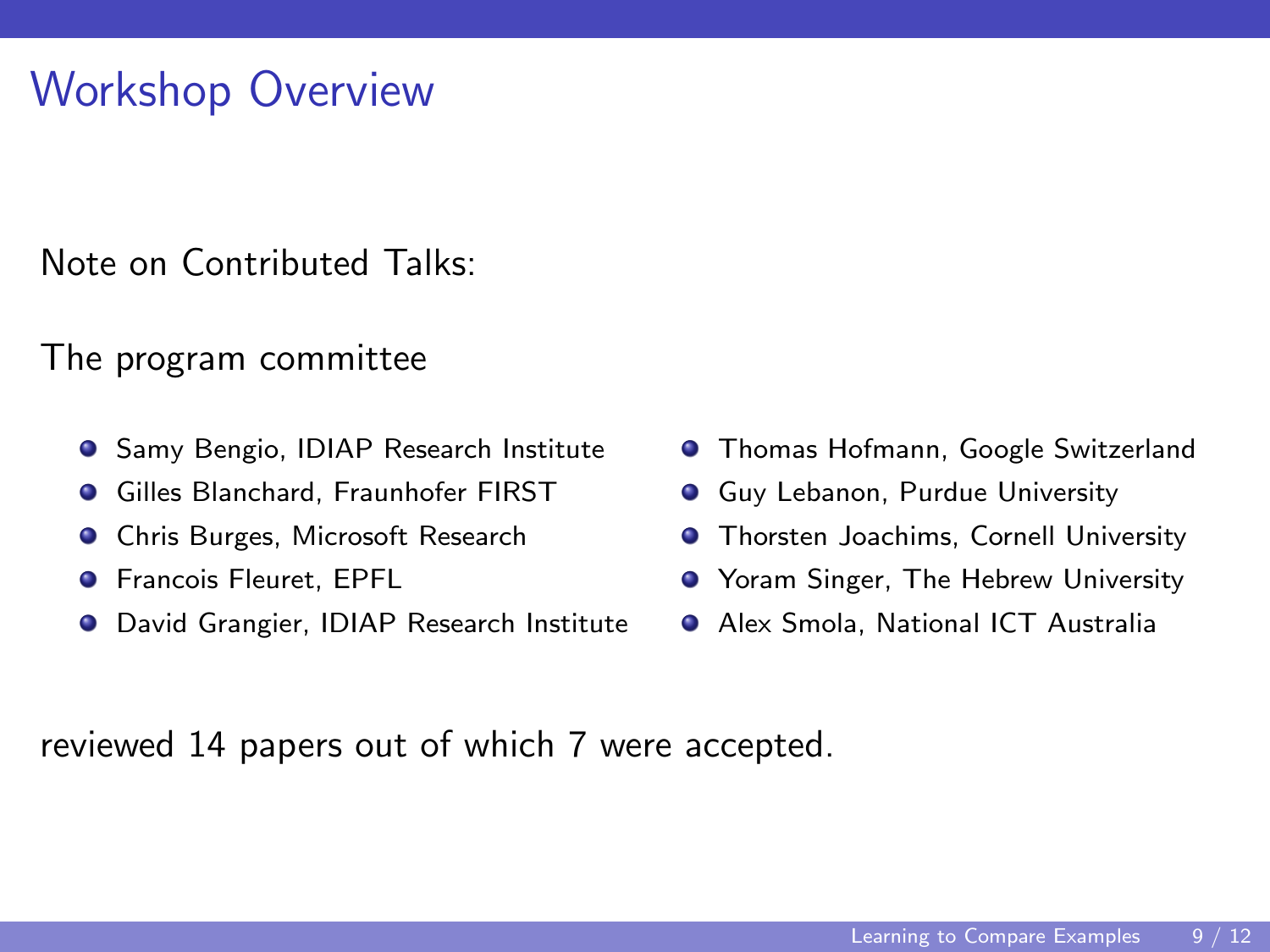# Acknowledgments

This workshop would not have been possible without,

- the program committee,
- the invited speakers,
- the contributing authors,
- and, of course,
	- the attendees !

Thanks also to the PASCAL European Network for its financial support.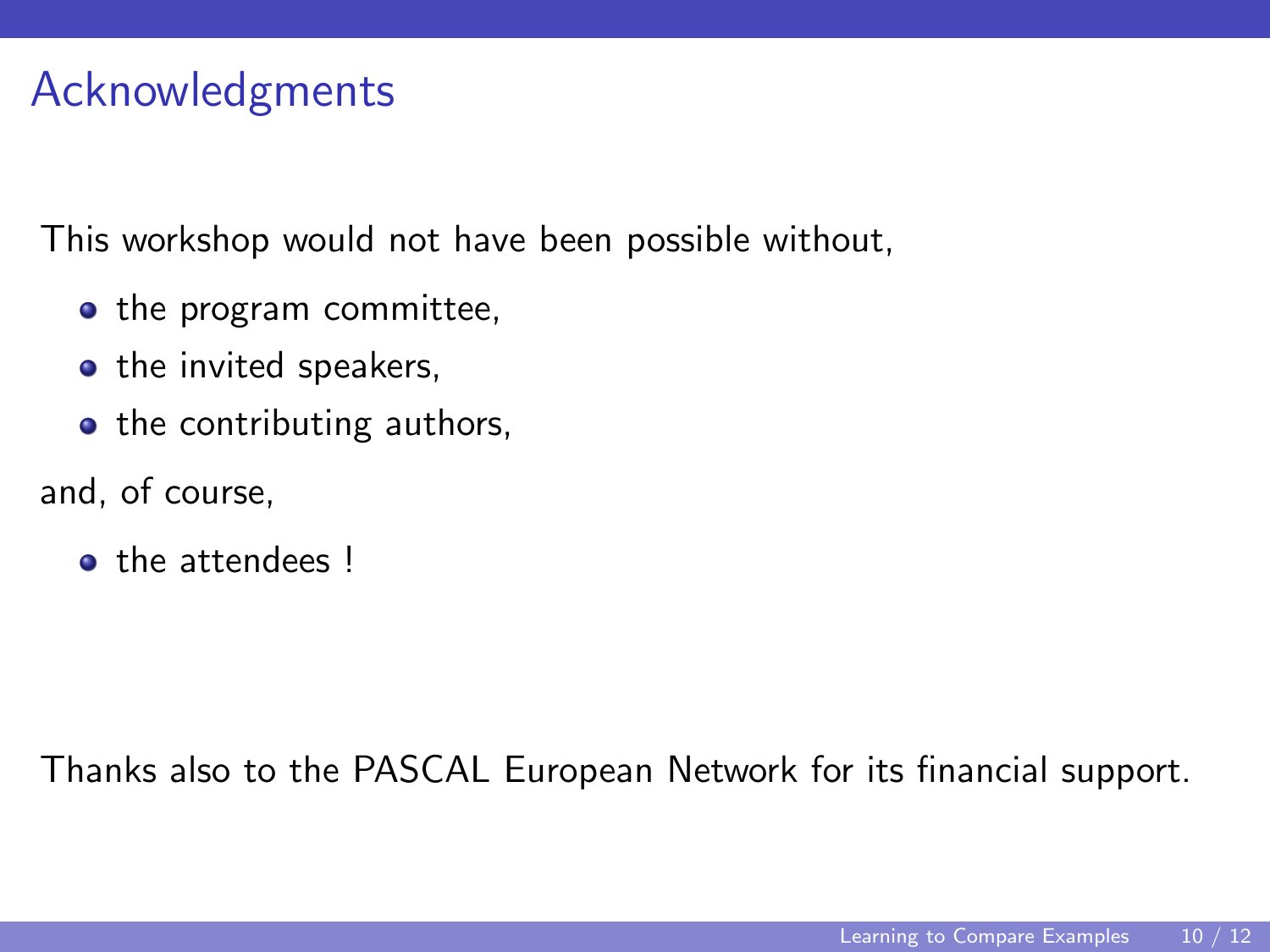#### Learning to Compare Examples – Morning Session

- 7:30am Introduction by D. Grangier Learning to Compare Examples
- 8:00am Invited talk by Y. LeCun Learning Similarity Metrics with Invariance Properties
- 8:45am E. Nowak and F. Jurie Learning Visual Distance Function for Object Identification from one Example
- 9:10am Coffee break
- 9:30am A. Maurer Learning to Compare using Operator-Valued Large-Margin Classifiers
- 9:55am M. B. Blaschko and T. Hofmann Conformal Multi-Instance Kernels
- 10:20am Discussion

Suggested Topic: Applications of Learning to Compare Examples